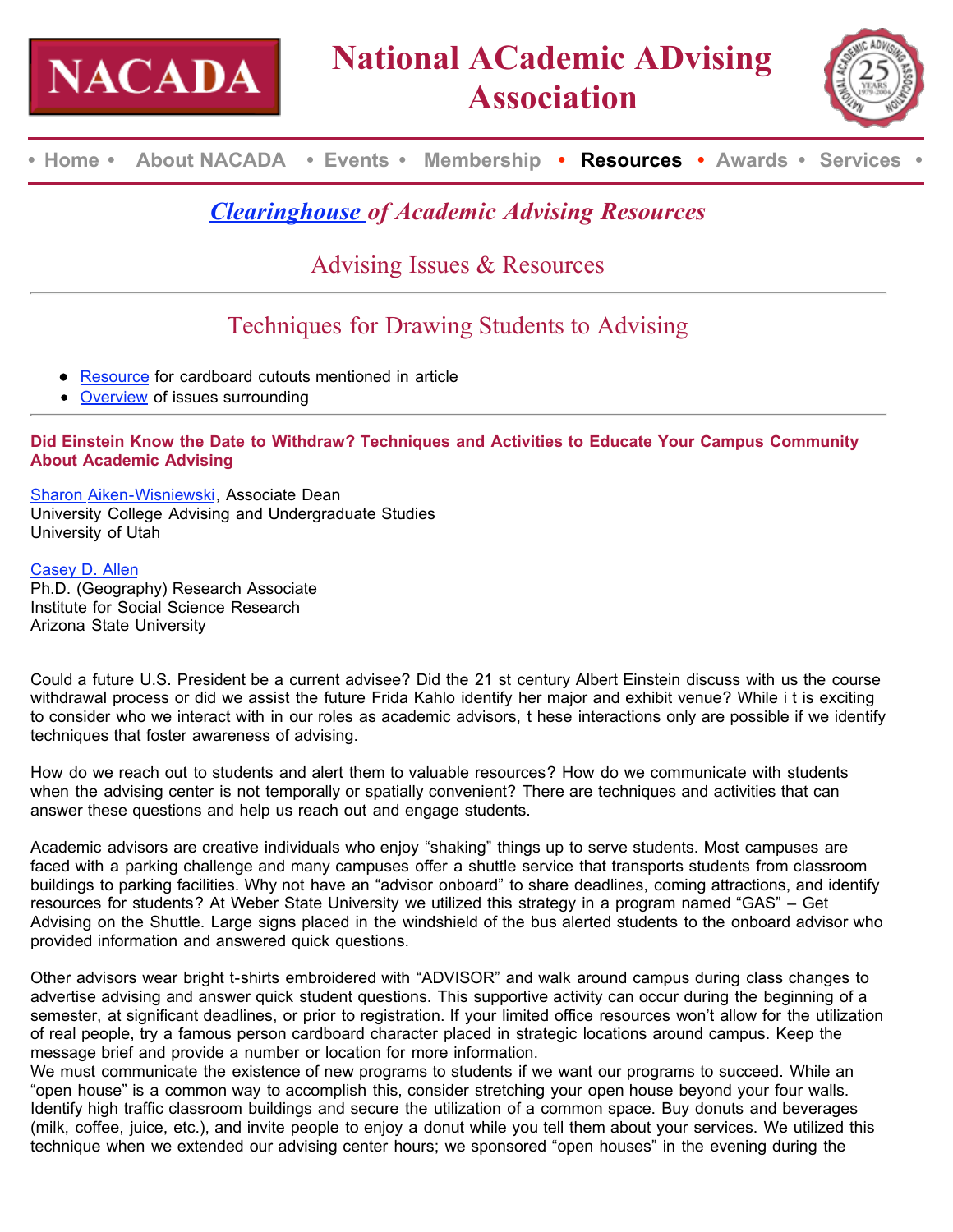course break times. We not only informed students but had the opportunity to converse with faculty interested in the scope of our services. Activities that reach out to the campus community build rapport, increase understanding of academic advising, and deliver students to your center.

Registration periods and the start of each semester are guaranteed to ensure plenty of student customers. Why not ease the stress of these high demand times with office themes? Sponsor a "Happy New Year's Party" for the new academic or calendar year; decorate with a few balloons and streamers, have some refreshments, rent a bubble blowing machine and you have an instant party in the reception room. At the University of Utah , we included a "Back to School" picture booth, took digital photos and sent them to parents.

The reception area of our advising office is ground zero—everyone travels through this space. We offer a "quick answer advisor" service located in the lobby and staffed by full-time and peer advisors. The "quick answer advisor" easily comprehends when a situation requires more than a quick answer and helps students make an appointment so they can be adequately served. This strategy serves three purposes. First, the receptionist no longer has to answer informational advising questions while trying to schedule appointments, answer telephone calls, etc. Second, this eliminates the two-minute interaction scheduled for a 30 minute appointment. Third, it allows students to interact with an academic advisor on a regular basis for routine information. This could be taken a step further to include other locations on campus to increase visibility of the advising office to the entire campus community. Perhaps, like Lucy of *Peanuts* comic fame, a booth with an "Advisor is in" sign could be created and moved around campus.

The reception area is also a great place to share information with students through posters and brochures. As proponents of assessment of academic advising, we find the reception area a wonderful place to share the results of the student surveys. These posters identify the learning outcome, what students told us through our assessment tools, and what actions the advising office pursued to improve our services to students. These are large posters that include key information, graphs, and photos.

In addition to decorating the reception area with information relevant to students, why not offer them information in a fun form. We are all familiar with fortune cookies with a few common fortunes. Try a different spin on this: a "tip jar." This is a large wide-mouth container that invites the student "to take a tip from your advisor." The tips can be philosophical or information relevant to campus written on paper and folded into a small square. We have watched many smiles emerge as a tip is revealed to the curious advisee.

In this cell phone era, a dedicated number—and dedicated advisor during certain hours—can go a long way toward keeping students informed of important academic advising related information. But some students prefer to be advised at times that advisors prefer to sleep while other students do not have the time to visit the office for an appointment. Electronic tools are easily-accessible on most campuses and are one way to offer "non-traditional" advising. Many of today's students are technologically savvy and enjoy interactive websites. We found that a short personal Web page for each advisor and staff member is a good draw for some students, and often times students actually request specific advisors based on the advisor's personal Web page.

While advisors are familiar with academic jargon, students are sometimes confused by it: how can there be a college in a university? What is a credit hour? Why is a catalog year important? Two avenues can be pursued to facilitate student understanding of academic jargon. One is to create a "lingo link", not unlike a glossary, that outlines the jargon used in your institution. The other is a Frequently Asked Questions (FAQ) page, perhaps arranged topically, where students can find answers to their questions.

Most students have email accounts so it makes sense to reach out to students using this electronic resource. The "quick answer advisor" could answer "advisor hotline" emails—emails that come to a generic account such as advise@yourschool.edu. The duty can also be rotated between full-time and peer advisors throughout the week. It is important to be respond in a timely manner, with a less-than-24-hour turn around for answers suggested. Interactive, real-time chat rooms are also a readily available resource that might be mediated by the "quick answer advisor" or a specific staff member. Chat rooms give the student immediate information from a "real" academic advisor.

One final note about electronic resources: while having a dedicated "advising hotline" is advantageous, privacy is important. Federal law protects students' rights. Some information can not be released without verification of student identity. Nevertheless, the use of electronic resources is an important way to address many informational advising issues.

Creativity in academic advising helps invigorate advisors. It also grabs student attention and helps them be more receptive to the academic advising process. A variety of techniques can increase the visibility and utilization of